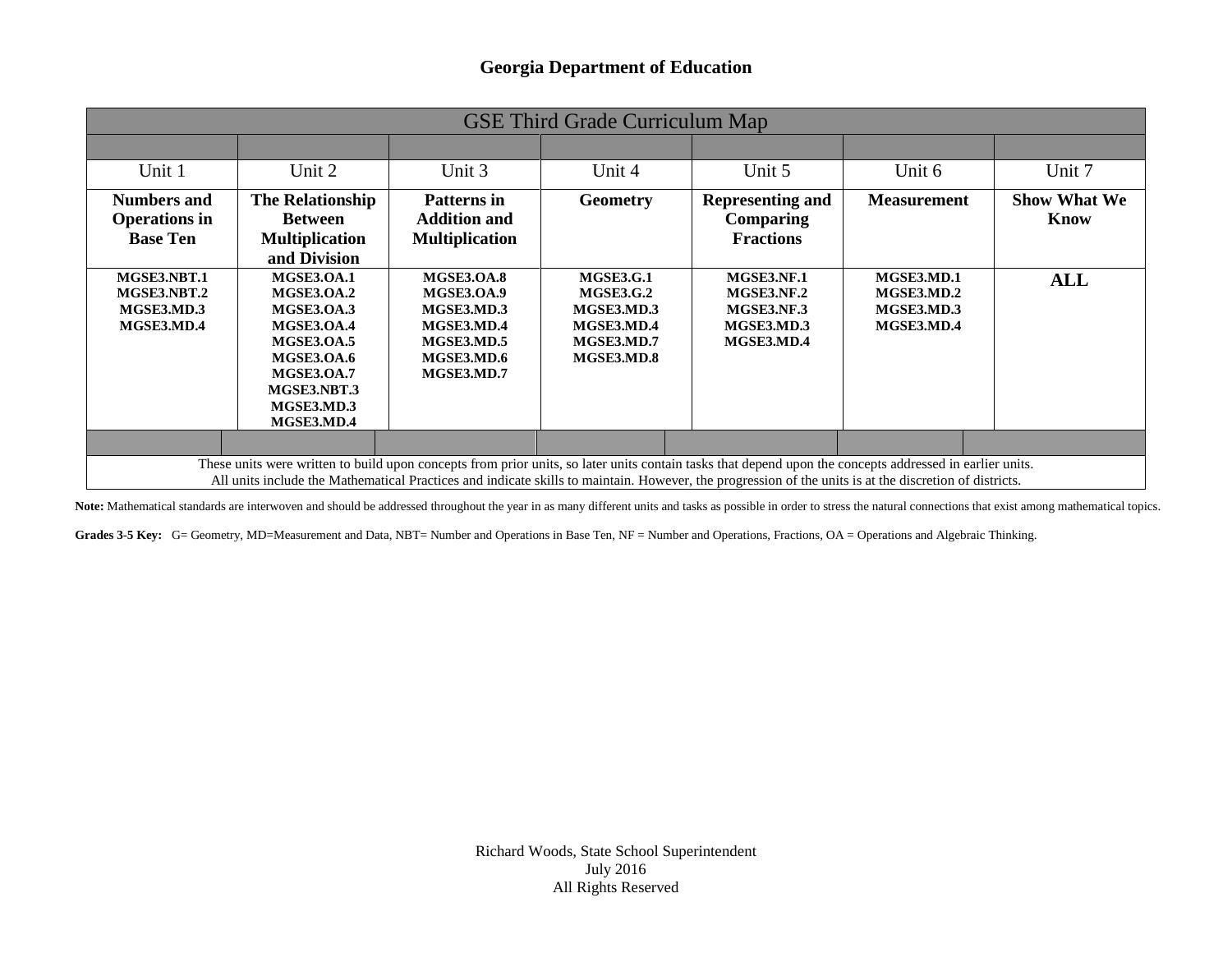## <span id="page-1-2"></span><span id="page-1-1"></span><span id="page-1-0"></span>**GSE Third Grade**

| <b>GSE Third Grade Expanded Curriculum Map</b>                     |                                                       |                                                          |                                                 |  |
|--------------------------------------------------------------------|-------------------------------------------------------|----------------------------------------------------------|-------------------------------------------------|--|
| <b>Standards for Mathematical Practice</b>                         |                                                       |                                                          |                                                 |  |
| 1 Make sense of problems and persevere in solving them.            |                                                       | 5 Use appropriate tools strategically.                   |                                                 |  |
| 2 Reason abstractly and quantitatively.                            |                                                       | 6 Attend to precision.                                   |                                                 |  |
| 3 Construct viable arguments and critique the reasoning of others. |                                                       | 7 Look for and make use of structure.                    |                                                 |  |
| 4 Model with mathematics.                                          |                                                       | 8 Look for and express regularity in repeated reasoning. |                                                 |  |
|                                                                    |                                                       |                                                          |                                                 |  |
| Unit 1                                                             | Unit 2                                                | Unit 3                                                   | Unit 4                                          |  |
| <b>Numbers and Operations in Base</b>                              | The Relationship Between                              | <b>Patterns in Addition and</b>                          | <b>Geometry</b>                                 |  |
| Ten                                                                | <b>Multiplication and Division</b>                    | <b>Multiplication</b>                                    |                                                 |  |
| Use place value understanding and                                  | <b>Represent and solve problems involving</b>         | Solve problems involving the four                        | Reason with shapes and their attributes.        |  |
| properties of operations to perform multi-                         | multiplication and division.                          | operations, and identify and explain                     | MGSE3.G.1 Understand that shapes in             |  |
| digit arithmetic. <sup>1</sup>                                     | MGSE3.OA.1 Interpret products of whole                | patterns in arithmetic.                                  | different categories (e.g., rhombuses,          |  |
| MGSE3.NBT.1 Use place value                                        | numbers, e.g., interpret $5 \times 7$ as the total    | MGSE3.OA.8 Solve two-step word problems                  | rectangles, and others) may share attributes    |  |
| understanding to round whole numbers to the                        | number of objects in 5 groups of 7 objects            | using the four operations. Represent these               | (e.g., having four sides), and that the shared  |  |
| nearest 10 or 100.                                                 | each. For example, describe a context in which        | problems using equations with a letter                   | attributes can define a larger category (e.g.,  |  |
| MGSE3.NBT.2 Fluently add and subtract                              | a total number of objects can be expressed as 5       | standing for the unknown quantity. Assess the            | quadrilaterals). Recognize rhombuses,           |  |
| within 1000 using strategies and algorithms                        | $\times$ 7.                                           | reasonableness of answers using mental                   | rectangles, and squares as examples of          |  |
| based on place value, properties of operations,                    | MGSE3.OA.2 Interpret whole number                     | computation and estimation strategies                    | quadrilaterals, and draw examples of            |  |
| and/or the relationship between addition and                       | quotients of whole numbers, e.g., interpret 56        | including rounding. $3$                                  | quadrilaterals that do not belong to any of     |  |
| subtraction.                                                       | $\div$ 8 as the number of objects in each share       | See Glossary, Table 2                                    | these subcategories.                            |  |
| Represent and interpret data.                                      | when 56 objects are partitioned equally into 8        | MGSE3.OA.9 Identify arithmetic patterns                  | MGSE3.G.2 Partition shapes into parts with      |  |
| MGSE3.MD.3 Draw a scaled picture graph                             | shares (How many in each group?), or as a             | (including patterns in the addition table or             | equal areas. Express the area of each part as a |  |
| and a scaled bar graph to represent a data set                     | number of shares when 56 objects are                  | multiplication table), and explain them using            | unit fraction of the whole. For example,        |  |
| with several categories. Solve one- and two-                       | partitioned into equal shares of 8 objects each       | properties of operations. For example,                   | partition a shape into 4 parts with equal area, |  |
| step "how many more" and "how many less"                           | (How many groups can you make?). For                  | observe that 4 times a number is always even,            | and describe the area of each part as 1/4 of    |  |
| problems using information presented in                            | example, describe a context in which a                | and explain why 4 times a number can be                  | the area of the shape.                          |  |
| scaled bar graphs. For example, draw a bar                         | number of shares or a number of groups can            | decomposed into two equal addends.                       | Represent and interpret data.                   |  |
| graph in which each square in the bar graph                        | be expressed as $56 \div 8$ .                         | <b>Represent and interpret data</b>                      | MGSE3.MD.3 Draw a scaled picture graph          |  |
| might represent 5 pets.                                            | MGSE3.OA.3 Use multiplication and division            | MGSE3.MD.3 Draw a scaled picture graph                   | and a scaled bar graph to represent a data set  |  |
| MGSE3.MD.4 Generate measurement data by                            | within 100 to solve word problems in                  | and a scaled bar graph to represent a data set           | with several categories. Solve one- and two-    |  |
| measuring lengths using rulers marked with                         | situations involving equal groups, arrays, and        | with several categories. Solve one- and two-             | step "how many more" and "how many less"        |  |
| halves and fourths of an inch. Show the data                       | measurement quantities, e.g., by using                | step "how many more" and "how many less"                 | problems using information presented in         |  |
| by making a line plot, where the horizontal                        | drawings and equations with a symbol for the          | problems using information presented in                  | scaled bar graphs. For example, draw a bar      |  |
| scale is marked off in appropriate units-                          | unknown number to represent the problem. <sup>2</sup> | scaled bar graphs. For example, draw a bar               | graph in which each square in the bar graph     |  |
| whole numbers, halves, or quarters.                                | See Glossary: Multiplication and Division             | graph in which each square in the bar graph              | might represent 5 pets.                         |  |
|                                                                    | Within 100.                                           |                                                          | MGSE3.MD.4 Generate measurement data by         |  |

 $1$  A range of algorithms will be used.

<sup>2</sup> See glossary, Table 2

Richard Woods, State School Superintendent July 2016 All Rights Reserved

<sup>&</sup>lt;sup>3</sup>This standard is limited to problems posed with whole numbers and having whole number answers; students should know how to perform operations in the conventional order where there are no parenthesis to specify a particu (Order of Operations)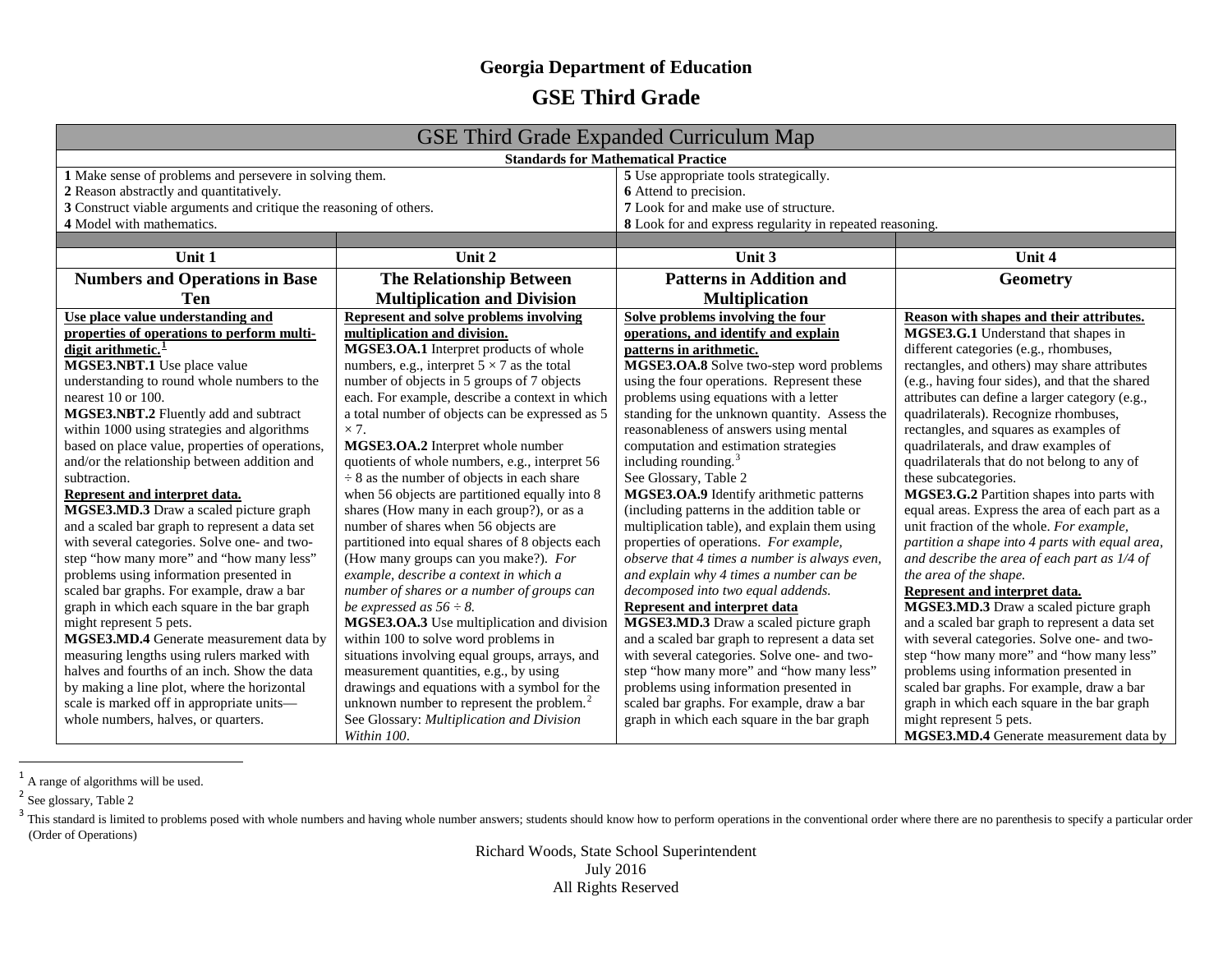<span id="page-2-0"></span>

| <b>MGSE3.OA.4</b>                                                               | might represent 5 pets.                             | measuring lengths using rulers marked with        |
|---------------------------------------------------------------------------------|-----------------------------------------------------|---------------------------------------------------|
| Determine the unknown whole number in a                                         | MGSE3.MD.4 Generate measurement data by             | halves and fourths of an inch. Show the data      |
| multiplication or division equation relating                                    | measuring lengths using rulers marked with          | by making a line plot, where the horizontal       |
| three whole numbers using the inverse                                           | halves and fourths of an inch. Show the data        | scale is marked off in appropriate units-         |
| relationship of multiplication and division.                                    | by making a line plot, where the horizontal         | whole numbers, halves, or quarters.               |
| For example, determine the unknown number                                       | scale is marked off in appropriate units-           | <b>Geometric Measurement: understand</b>          |
| that makes the equation true in each of the                                     | whole numbers, halves, or quarters.                 | concepts of area and relate area to               |
| <i>equations,</i> $8 \times ? = 48$ , $5 = \square \div 3$ , $6 \times 6 = ?$ . | <b>Geometric Measurement: understand</b>            | multiplication and to addition.                   |
| <b>Understand properties of multiplication</b>                                  | concepts of area and relate area to                 | MGSE3.MD.7 Relate area to the operations          |
| and the relationship between multiplication                                     | multiplication and to addition.                     | of multiplication and addition.                   |
| and division.                                                                   | MGSE3.MD.5 Recognize area as an attribute           | <b>a.</b> Find the area of a rectangle with       |
| MGSE3.OA.5 Apply properties of operations                                       | of plane figures and understand concepts of         | whole-number side lengths by tiling               |
| as strategies to multiply and divide. <sup>4</sup>                              | area measurement.                                   | it, and show that the area is the same            |
| Examples: If $6 \times 4 = 24$ is known, then $4 \times 6 =$                    | <b>a.</b> A square with side length 1 unit,         | as would be found by multiplying                  |
| 24 is also known. (Commutative property of                                      | called "a unit square," is said to                  | the side lengths.                                 |
| multiplication.) $3 \times 5 \times 2$ can be found by $3 \times$               | have "one square unit" of area, and                 | Multiply side lengths to find areas of<br>b.      |
| $5 = 15$ , then $15 \times 2 = 30$ , or by $5 \times 2 = 10$ ,                  | can be used to measure area.                        | rectangles with whole number side                 |
| then $3 \times 10 = 30$ . (Associative property of                              | A plane figure which can be covered<br>b.           | lengths in the context of solving real            |
| multiplication.) Knowing that $8 \times 5 = 40$ and 8                           | without gaps or overlaps by n unit                  | world and mathematical problems,                  |
| $\times$ 2 = 16, one can find 8 $\times$ 7 as 8 $\times$ (5 + 2) = (8)          | squares is said to have an area of n                | and represent whole-number                        |
| $\times$ 5) + (8 $\times$ 2) = 40 + 16 = 56. (Distributive                      | square units.                                       | products as rectangular areas in                  |
| property.)                                                                      | MGSE3.MD.6 Measure areas by counting                | mathematical reasoning.                           |
| MGSE3.OA.6 Understand division as an                                            | unit squares (square cm, square m, square in,       | Use tiling to show in a concrete case<br>c.       |
| unknown-factor problem. For example, find                                       | square ft, and improvised units).                   | that the area of a rectangle with                 |
| $32 \div 8$ by finding the number that makes 32                                 | MGSE3.MD.7 Relate area to the operations            | whole-number side lengths $a$ and $b$             |
| when multiplied by 8.                                                           | of multiplication and addition.                     | + c is the sum of $a \times b$ and $a \times c$ . |
| Multiply and divide within 100                                                  | <b>a.</b> Find the area of a rectangle with         | Use area models to represent the                  |
| MGSE3.OA.7 Fluently multiply and divide                                         | whole-number side lengths by tiling                 | distributive property in                          |
| within 100, using strategies such as the                                        | it, and show that the area is the same              | mathematical reasoning.                           |
| relationship between multiplication and                                         | as would be found by multiplying                    | Geometric measurement: recognize                  |
| division (e.g., knowing that $8 \times 5 = 40$ , one                            | the side lengths.                                   | perimeter as an attribute of plane figures        |
| knows $40 \div 5 = 8$ ) or properties of operations.                            | Multiply side lengths to find areas of<br>b.        | and distinguish between linear and area           |
| By the end of Grade 3, know from memory all                                     | rectangles with whole number side                   | measures.                                         |
| products of two one-digit numbers.                                              | lengths in the context of solving real              | MGSE3.MD.8 Solve real world and                   |
| Use place value understanding and                                               | world and mathematical problems,                    | mathematical problems involving perimeters        |
| properties of operations to perform multi-                                      | and represent whole-number                          | of polygons, including finding the perimeter      |
| digit arithmetic.                                                               | products as rectangular areas in                    | given the side lengths, finding an unknown        |
| MGSE3.NBT.3 Multiply one-digit whole                                            | mathematical reasoning                              | side length, and exhibiting rectangles with the   |
| numbers by multiples of 10 in the range                                         | whole-number side lengths a and $b +$<br>c.         | same perimeter and different areas or with the    |
| 10–90. numbers by multiples of 10 in the                                        | c is the sum of $a \times b$ and $a \times c$ . Use | same area and different perimeters.               |
| range 10–90 (e.g., $9 \times 80$ , $5 \times 60$ ) using                        | area models to represent the                        |                                                   |
| strategies based on place value and properties                                  | distributive property in                            |                                                   |
| of operations.                                                                  | mathematical reason                                 |                                                   |
|                                                                                 |                                                     |                                                   |

<sup>4</sup> Students need not use formal terms for these properties.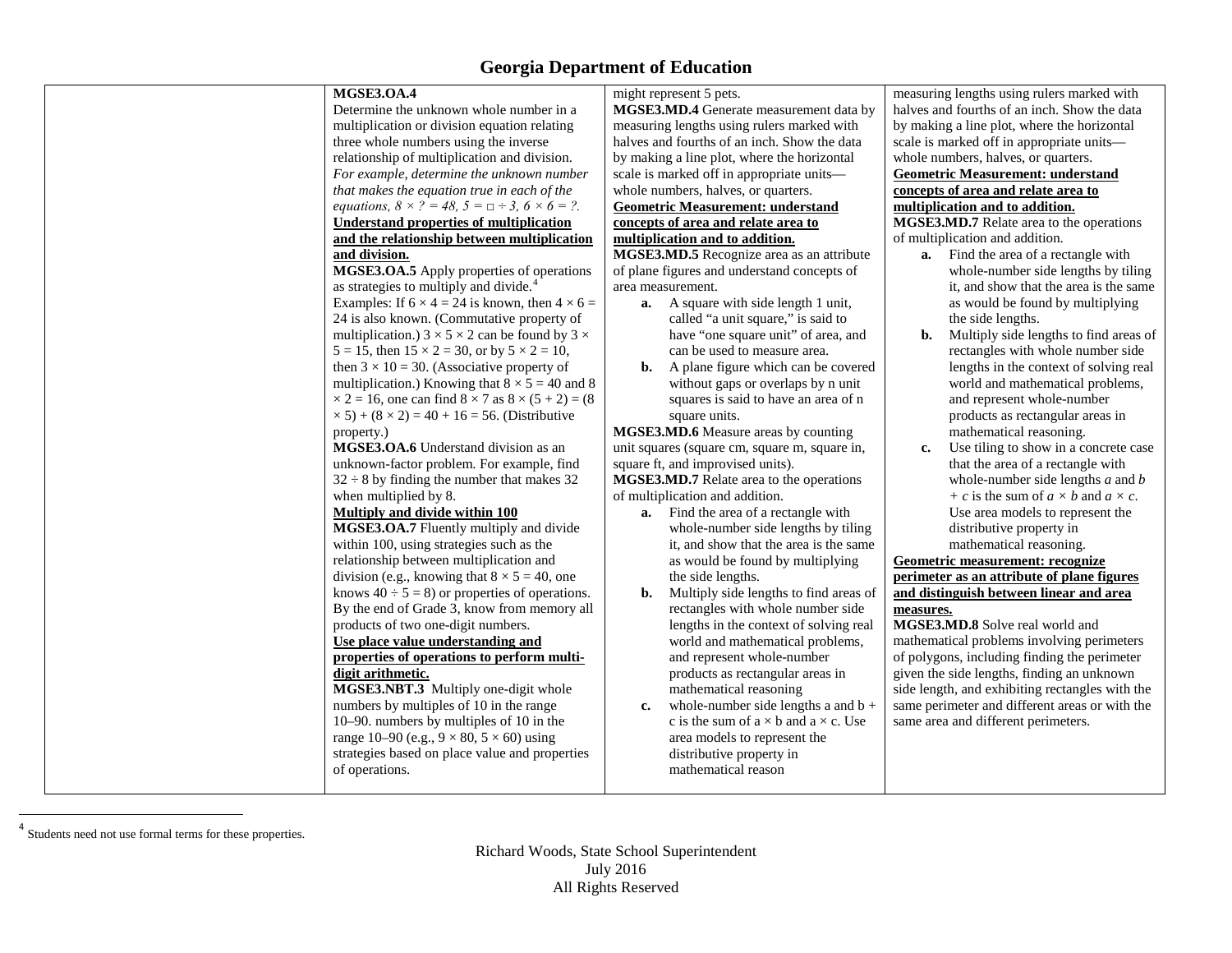| Represent and interpret data.<br><b>MGSE3.MD.3</b> Draw a scaled picture graph<br>and a scaled bar graph to represent a data set<br>with several categories. Solve one- and two-<br>step "how many more" and "how many less"                                                                                    |  |
|-----------------------------------------------------------------------------------------------------------------------------------------------------------------------------------------------------------------------------------------------------------------------------------------------------------------|--|
| problems using information presented in<br>scaled bar graphs. For example, draw a bar<br>graph in which each square in the bar graph<br>might represent 5 pets.<br><b>MGSE3.MD.4</b> Generate measurement data by<br>measuring lengths using rulers marked with<br>halves and fourths of an inch. Show the data |  |
| by making a line plot, where the horizontal<br>scale is marked off in appropriate units-<br>whole numbers, halves, or quarters.                                                                                                                                                                                 |  |

Richard Woods, State School Superintendent July 2016 All Rights Reserved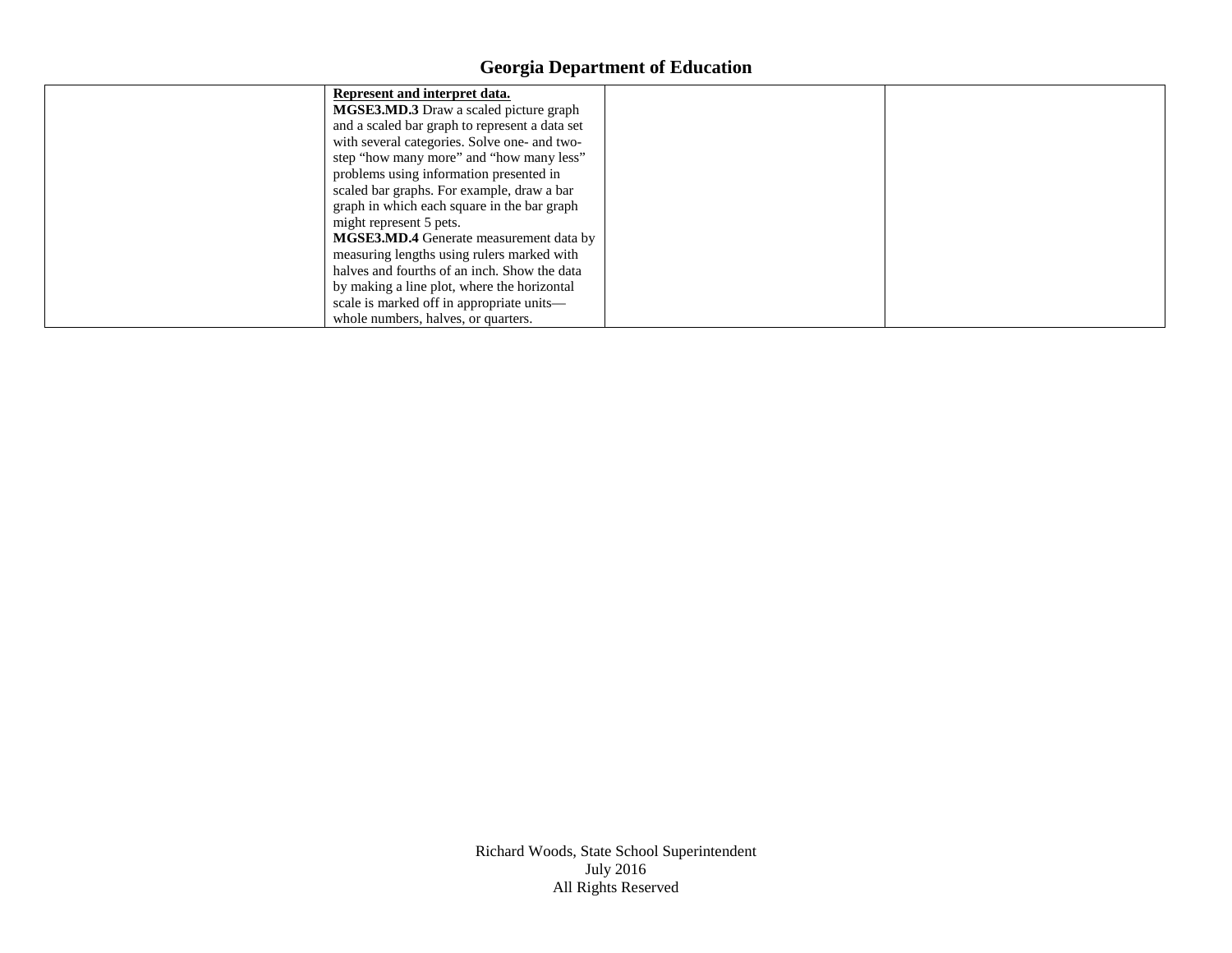## <span id="page-4-2"></span><span id="page-4-1"></span><span id="page-4-0"></span>**GSE Third Grade**

| <b>GSE Third Grade Expanded Curriculum Map</b>                                                                                                                                                                                                                                                                                                                                                                                                                                                                                                                                                                                                                                                                                                                                                                                                                                                                                                                                                                                                                                                                                                                                                                                                                                                                                                                                                                                                                                                                                              |                                                                                                                                                                                                                                                                                                                                                                                                                                                                                                                                                                                                                                                                                                                                                                                                                                                                                                                                                                                                                                                                                                                                                                                                                                                                                                                                                                                                                                                                                                                                     |                          |  |  |  |
|---------------------------------------------------------------------------------------------------------------------------------------------------------------------------------------------------------------------------------------------------------------------------------------------------------------------------------------------------------------------------------------------------------------------------------------------------------------------------------------------------------------------------------------------------------------------------------------------------------------------------------------------------------------------------------------------------------------------------------------------------------------------------------------------------------------------------------------------------------------------------------------------------------------------------------------------------------------------------------------------------------------------------------------------------------------------------------------------------------------------------------------------------------------------------------------------------------------------------------------------------------------------------------------------------------------------------------------------------------------------------------------------------------------------------------------------------------------------------------------------------------------------------------------------|-------------------------------------------------------------------------------------------------------------------------------------------------------------------------------------------------------------------------------------------------------------------------------------------------------------------------------------------------------------------------------------------------------------------------------------------------------------------------------------------------------------------------------------------------------------------------------------------------------------------------------------------------------------------------------------------------------------------------------------------------------------------------------------------------------------------------------------------------------------------------------------------------------------------------------------------------------------------------------------------------------------------------------------------------------------------------------------------------------------------------------------------------------------------------------------------------------------------------------------------------------------------------------------------------------------------------------------------------------------------------------------------------------------------------------------------------------------------------------------------------------------------------------------|--------------------------|--|--|--|
|                                                                                                                                                                                                                                                                                                                                                                                                                                                                                                                                                                                                                                                                                                                                                                                                                                                                                                                                                                                                                                                                                                                                                                                                                                                                                                                                                                                                                                                                                                                                             | <b>Standards for Mathematical Practice</b>                                                                                                                                                                                                                                                                                                                                                                                                                                                                                                                                                                                                                                                                                                                                                                                                                                                                                                                                                                                                                                                                                                                                                                                                                                                                                                                                                                                                                                                                                          |                          |  |  |  |
| 1 Make sense of problems and persevere in solving them.<br>2 Reason abstractly and quantitatively.<br>3 Construct viable arguments and critique the reasoning of others.<br>4 Model with mathematics.                                                                                                                                                                                                                                                                                                                                                                                                                                                                                                                                                                                                                                                                                                                                                                                                                                                                                                                                                                                                                                                                                                                                                                                                                                                                                                                                       | 5 Use appropriate tools strategically.<br>6 Attend to precision.<br>7 Look for and make use of structure.<br>8 Look for and express regularity in repeated reasoning.                                                                                                                                                                                                                                                                                                                                                                                                                                                                                                                                                                                                                                                                                                                                                                                                                                                                                                                                                                                                                                                                                                                                                                                                                                                                                                                                                               |                          |  |  |  |
|                                                                                                                                                                                                                                                                                                                                                                                                                                                                                                                                                                                                                                                                                                                                                                                                                                                                                                                                                                                                                                                                                                                                                                                                                                                                                                                                                                                                                                                                                                                                             |                                                                                                                                                                                                                                                                                                                                                                                                                                                                                                                                                                                                                                                                                                                                                                                                                                                                                                                                                                                                                                                                                                                                                                                                                                                                                                                                                                                                                                                                                                                                     |                          |  |  |  |
| Unit 5                                                                                                                                                                                                                                                                                                                                                                                                                                                                                                                                                                                                                                                                                                                                                                                                                                                                                                                                                                                                                                                                                                                                                                                                                                                                                                                                                                                                                                                                                                                                      | Unit 6                                                                                                                                                                                                                                                                                                                                                                                                                                                                                                                                                                                                                                                                                                                                                                                                                                                                                                                                                                                                                                                                                                                                                                                                                                                                                                                                                                                                                                                                                                                              | Unit 7                   |  |  |  |
| <b>Representing and Comparing Fractions</b>                                                                                                                                                                                                                                                                                                                                                                                                                                                                                                                                                                                                                                                                                                                                                                                                                                                                                                                                                                                                                                                                                                                                                                                                                                                                                                                                                                                                                                                                                                 | <b>Measurement</b>                                                                                                                                                                                                                                                                                                                                                                                                                                                                                                                                                                                                                                                                                                                                                                                                                                                                                                                                                                                                                                                                                                                                                                                                                                                                                                                                                                                                                                                                                                                  | <b>Show What We Know</b> |  |  |  |
| Develop understanding of fractions as numbers. <sup>5</sup><br><b>MGSE3.NF.1</b> Understand a fraction $\frac{1}{b}$ as the quantity formed<br>by 1 part when a whole is partitioned into $b$ equal parts (unit<br>fraction); understand a fraction $\frac{a}{b}$ as the quantity formed by a<br>parts of size $\frac{1}{b}$ . For example, $\frac{3}{4}$ means there are three $\frac{1}{4}$ parts,<br>$SO\frac{3}{4}=\frac{1}{4}+\frac{1}{4}+\frac{1}{4}$ .<br><b>MGSE3.NF.2</b> Understand a fraction as a number on the<br>number line; represent fractions on a number line diagram.<br>Represent a fraction $\frac{1}{h}$ on a number line diagram by<br>a.<br>defining the interval from 0 to 1 as the whole and<br>partitioning it into $b$ equal parts. Recognize that each<br>part has size $\frac{1}{b}$ . Recognize that a unit fraction $\frac{1}{b}$ is<br>located $\frac{1}{b}$ whole unit from 0 on the number line.<br>Represent a non-unit fraction $\frac{a}{b}$ on a number line<br>b.<br>diagram by marking off <i>a</i> lengths of $\frac{1}{b}$ (unit<br>fractions) from 0. Recognize that the resulting<br>interval has size $\frac{a}{b}$ and that its endpoint locates the<br>non-unit fraction $\frac{a}{b}$ on the number line.<br><b>MGSE3.NF.3</b> Explain equivalence of fractions through<br>reasoning with visual fraction models. Compare fractions by<br>reasoning about their size.<br>Understand two fractions as equivalent (equal) if<br>a.<br>they are the same size, or the same point on a number | Solve problems involving measurement and estimation of<br>intervals of time, liquid volumes, and masses of objects.<br>MGSE3.MD.1 Tell and write time to the nearest minute and<br>measure elapsed time intervals in minutes. Solve word<br>problems involving addition and subtraction of time intervals<br>in minutes, e.g., by representing the problem on a number line<br>diagram, drawing a pictorial representation on a clock face, etc.<br>MGSE3.MD.2 Measure and estimate liquid volumes and<br>masses of objects using standard units of grams (g), kilograms<br>$(kg)$ , and liters (1). <sup>6</sup> Add, subtract, multiply, or divide to solve<br>one-step word problems involving masses or volumes that are<br>given in the same units, e.g., by using drawings (such as a<br>beaker with a measurement scale) to represent the problem. <sup>7</sup><br>Represent and interpret data.<br>MGSE3.MD.3 Draw a scaled picture graph and a scaled bar<br>graph to represent a data set with several categories. Solve one-<br>and two-step "how many more" and "how many less"<br>problems using information presented in scaled bar graphs. For<br>example, draw a bar graph in which each square in the bar<br>graph might represent 5 pets.<br>MGSE3.MD.4 Generate measurement data by measuring<br>lengths using rulers marked with halves and fourths of an inch.<br>Show the data by making a line plot, where the horizontal<br>scale is marked off in appropriate units— whole numbers,<br>halves, or quarters | <b>ALL</b>               |  |  |  |

<sup>&</sup>lt;sup>5</sup> Grade 3 expectations in this domain are limited to fractions with denominators of 2, 3, 4, 6 and 8.

Richard Woods, State School Superintendent

July 2016

All Rights Reserved

<sup>&</sup>lt;sup>6</sup> Excludes compound units such as cm<sup>3</sup> and finding the geometric volume of a container.

<sup>7</sup> Excludes multiplicative comparison problems (problems involving notions of "times as much"; see Glossary, Table 2).